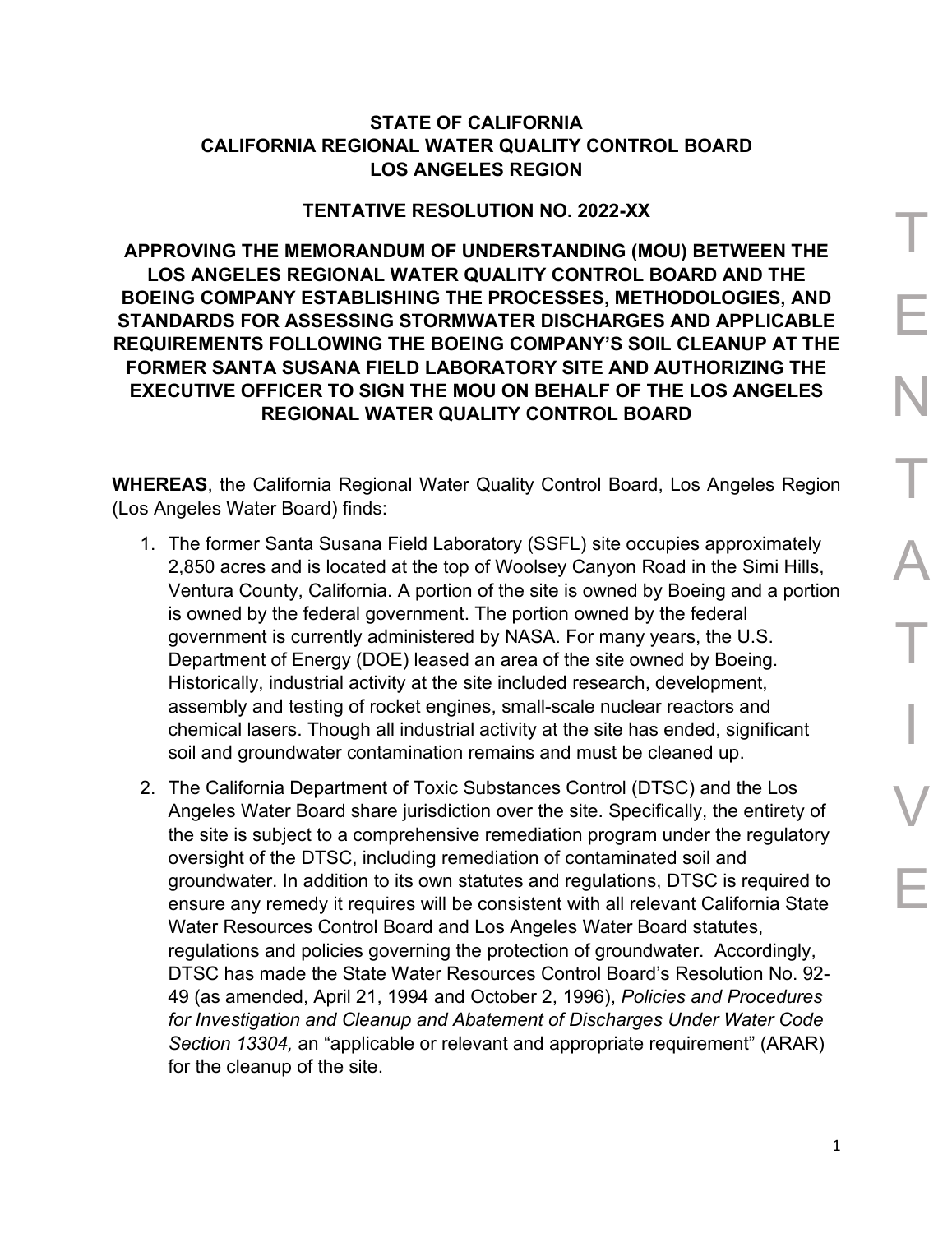- 3. The Los Angeles Water Board regulates the stormwater runoff from the site through a National Pollutant Discharge Elimination System (NPDES) permit, issued pursuant to the Clean Water Act (CWA), its implementing regulations, and the California Water Code.
- 4. Currently, Boeing, NASA and DOE are each responsible for cleaning up different areas of the site; and each is obligated to clean up their respective areas under consent orders for corrective action entered into with DTSC. DTSC issued a consent order for corrective action (Consent Order) in 2007, for cleanup of all areas of the site. Pursuant to this 2007 Consent Order, the cleanup of the site was to have been finished by 2017. At this time, cleanup of the site generally, including the Boeing areas of responsibility (Boeing Area), has not been completed.
- 5. The Los Angeles Water Board began permitting stormwater runoff from the site in 1998, while Boeing, NASA and DOE were still conducting industrial activities at the site. By 2006, all industrial activities at the site had ceased.
- 6. In most cases, once industrial activity has ceased, there is no longer a requirement for an NPDES permit, since there are no longer stormwater discharges associated with an industrial activity. However, because the soil cleanup has not been completed at the site, the Los Angeles Water Board continues to require an NPDES permit for stormwater discharges associated with the past industrial activity. This is because there is significant soil contamination on the site from the past industrial activities, which has the potential to pollute stormwater and be carried offsite in stormwater runoff. The Los Angeles Water Board has the authority to permit these stormwater discharges associated with past industrial activity pursuant to CWA section 402 and 40 C.F.R. §§ 122.26(b)(14) and 122.26(c).
- 7. Since 1998, the NPDES permit for stormwater discharges from the site has required rigorous controls for stormwater runoff using advanced treatment systems and distributed best management practices to ensure that stormwater leaving the site is not polluted despite the onsite soil contamination. Boeing has been implementing and must continue to implement these controls as required.
- 8. In January 2021, the California Environmental Protection Agency (CalEPA) and the Department of Toxic Substances Control (DTSC) entered into confidential mediation with Boeing to resolve disputes over Boeing's remediation obligations for the soil and groundwater cleanup at the site; to develop a process to achieve comprehensive cleanup in the Boeing Area; and to limit further delays that could result from litigation. The mediation was an outgrowth of a dispute that began in 2019 between DTSC and Boeing related to the 2007 Consent Order.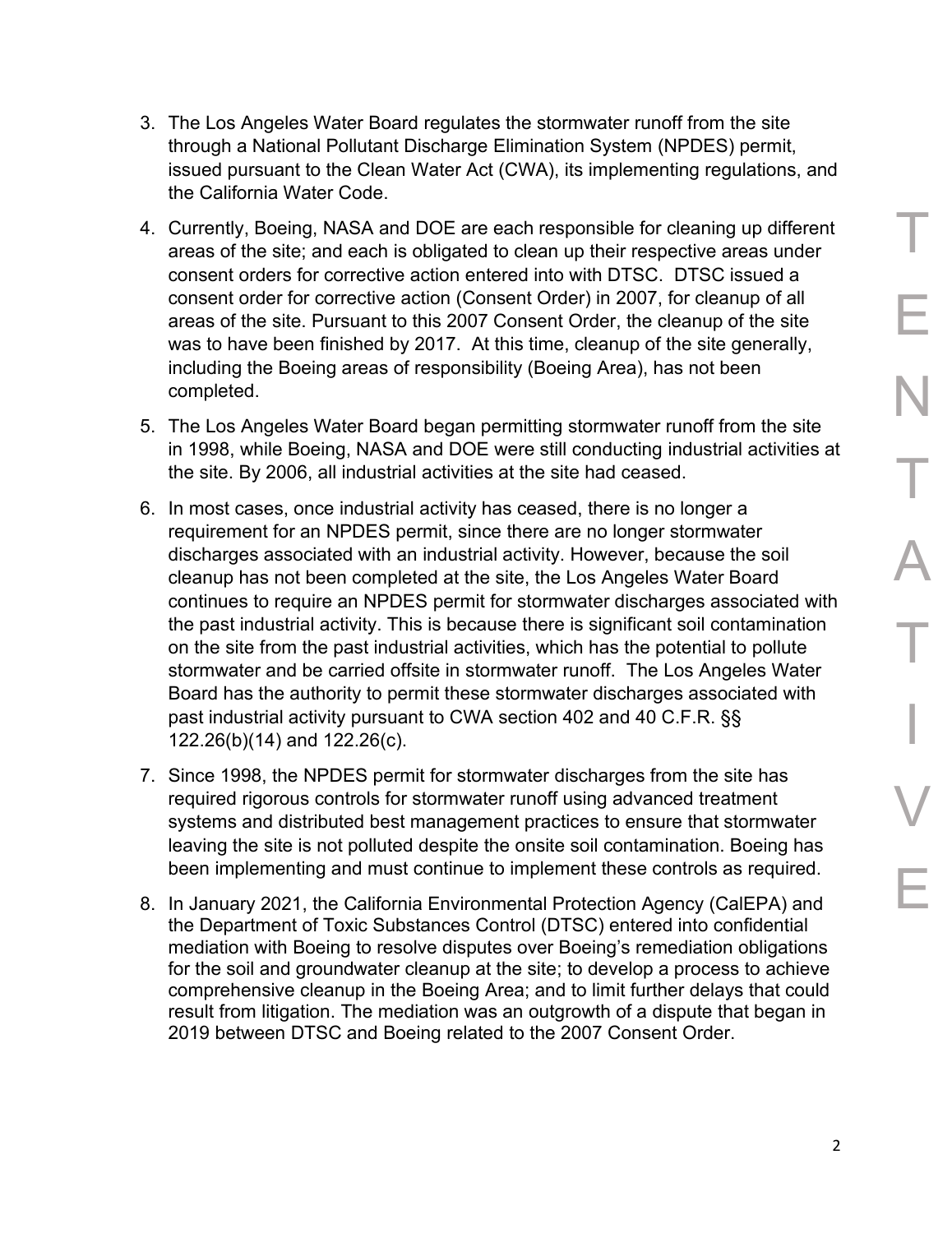- 9. The Los Angeles Water Board has no ongoing dispute with Boeing. The Los Angeles Water Board joined the mediation at the request of CalEPA, DTSC and Boeing, given its jurisdiction over surface water quality at the site under the NPDES permitting program and its role in advising DTSC on the California Water Boards' laws, policies and regulations regarding groundwater protection. The Los Angeles Water Board shares the goal of achieving a comprehensive cleanup at the site without further delays for the protection of both surface water and groundwater quality and, therefore, wished to engage in whatever way it could within the scope of its authorities to achieve this goal.
- 10.Confidential mediation is a tool routinely used by parties to achieve resolution of complicated environmental disputes. The cleanup of the SSFL has been the subject of complicated disputes. All participants in the mediation, including the Los Angeles Water Board, were subject to a confidentiality agreement regarding all matters discussed in the mediation, including the MOU. The Legislature has found that confidentiality is essential for mediation to allow for frank, candid and effective discussions to resolve disputes, and has enacted mediation confidentiality provisions as part of the California Evidence Code that apply in this situation.
- 11.As a result of the mediation, a comprehensive framework emerged that involves two separate but interdependent agreements. The first agreement is a settlement agreement between DTSC and Boeing, settling the disputes between them (the DTSC-Boeing Settlement Agreement). Although the DTSC-Boeing Settlement Agreement does not make or prescribe any remedy decisions, it sets forth a path designed to expedite soil cleanup moving forward and to ensure a highly protective cleanup is achieved. Under the DTSC-Boeing Settlement Agreement, Boeing has agreed that if, following the required processes for environmental review, remedy decision-making, and public notice and comment, DTSC selects soil and groundwater remedies for the Boeing Area that are consistent with the processes, methodologies and schedule set forth in the DTSC-Boeing Settlement Agreement, and are within the range of exposure scenarios and associated estimates evaluated for the Boeing Area in the 2017 Draft Program Environmental Impact Report, then Boeing will not challenge soil and groundwater remediation in accordance with the terms and provisions of the DTSC-Boeing Settlement Agreement. One remedy that DTSC anticipates these processes and methodologies will support is a cleanup standard of "resident with 100% garden." This public health-protective standard means it would be safe for people to live onsite and to consume homegrown produce from a backyard garden. Further, under the DTSC-Boeing Settlement Agreement, Boeing will clean up radionuclides in the Boeing Area to "background," meaning levels that would exist locally without industrial activity.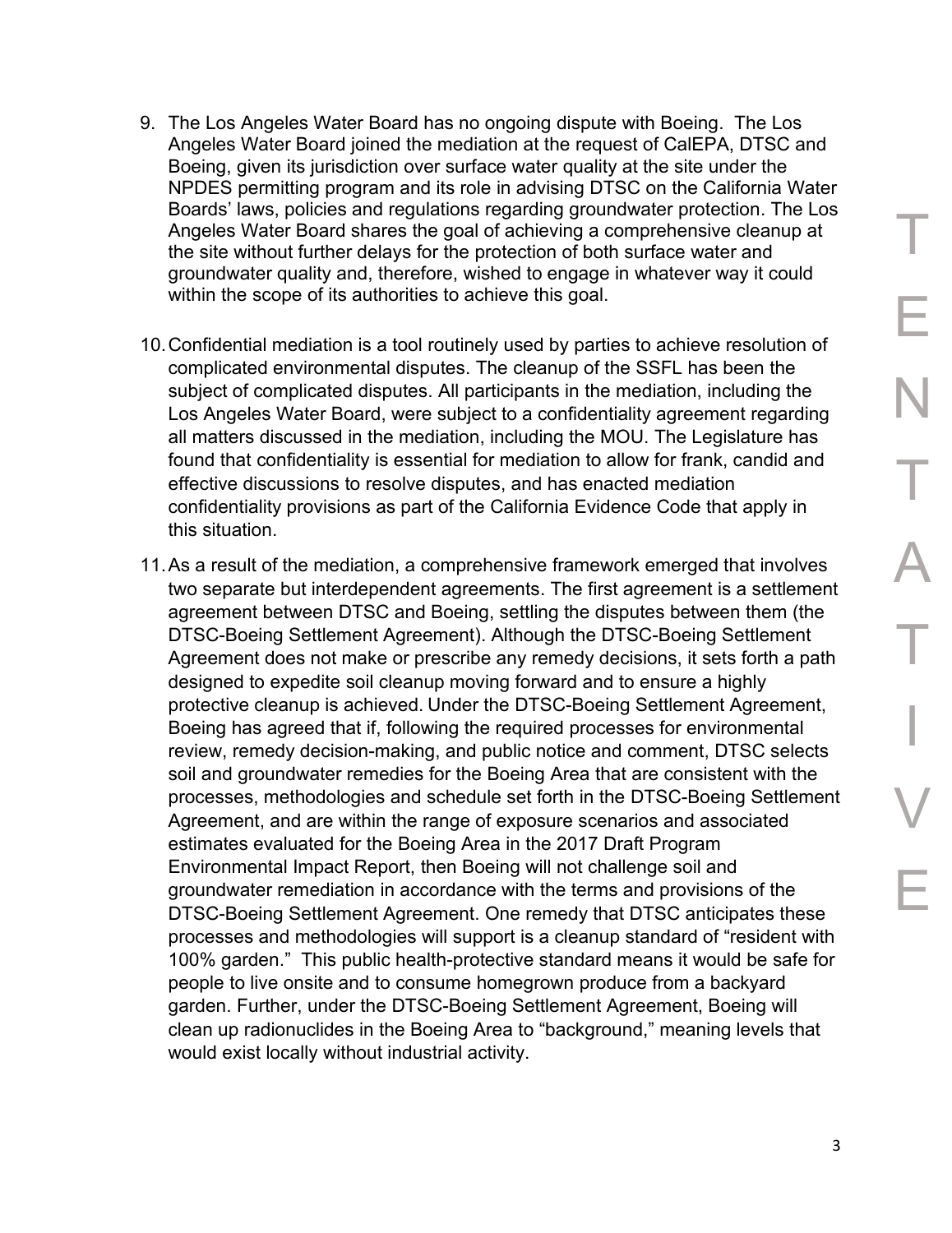- 12.DTSC and Boeing entered into the DTSC-Boeing Settlement Agreement on May 9, 2022. Thereafter, on June 2, 2022, a public meeting was held at which DTSC presented and explained the DTSC-Boeing Settlement Agreement to the public.
- 13.The second agreement in the comprehensive framework is the "Memorandum of Understanding Establishing the Processes, Methodologies and Standards for Assessing Stormwater Discharges and Applicable Requirements Following The Boeing Company Soil Cleanup at the Santa Susana Field Laboratory Site" (MOU) between Boeing and the Los Angeles Water Board. The MOU imposes multiple conditions that must be satisfied before the Los Angeles Water Board will consider relieving Boeing of its obligations under the NPDES permit, including:
	- · Boeing must complete its cleanup of soil in the Boeing Area under DTSC's oversight and regulation;
	- · DTSC must issue Boeing a Corrective Action Complete Determination for Soil, confirming that Boeing has completed its soil cleanup according to DTSC's specifications;
	- · Modeling must show that stormwater from the Boeing Area will no longer be polluted by contamination from past industrial activities;
	- · Post-cleanup confirmation stormwater testing, including chronic toxicity testing, as required and overseen by the Los Angeles Water Board, must demonstrate that the stormwater is in fact no longer polluted by contamination from past industrial activities in the Boeing Area;
	- · A human health risk assessment must be conducted based on this postcleanup stormwater testing, and it must show that the stormwater runoff from the Boeing Area will not impact human health; and
	- · Both DOE and NASA must be permitted under the NPDES program, so that there is no gap in permit coverage for industrial stormwater discharges from the site.
- 14.As set forth in section 6.0 of the MOU, notwithstanding any other provision contained in the MOU, the MOU does not dictate, prescribe, or require any particular decision by the Los Angeles Water Board at a future hearing to consider releasing Boeing from its NPDES permit obligations, once Boeing has completed its soil cleanup and other conditions in the MOU are satisfied. The Los Angeles Water Board's consideration will be subject to all applicable requirements regarding public notice and comment and a public hearing, and the Los Angeles Water Board will exercise its discretion and decision-making authority on the matter based on the public hearing, public workshops that may be held prior to the hearing, and the administrative record in accordance with applicable federal and state laws.